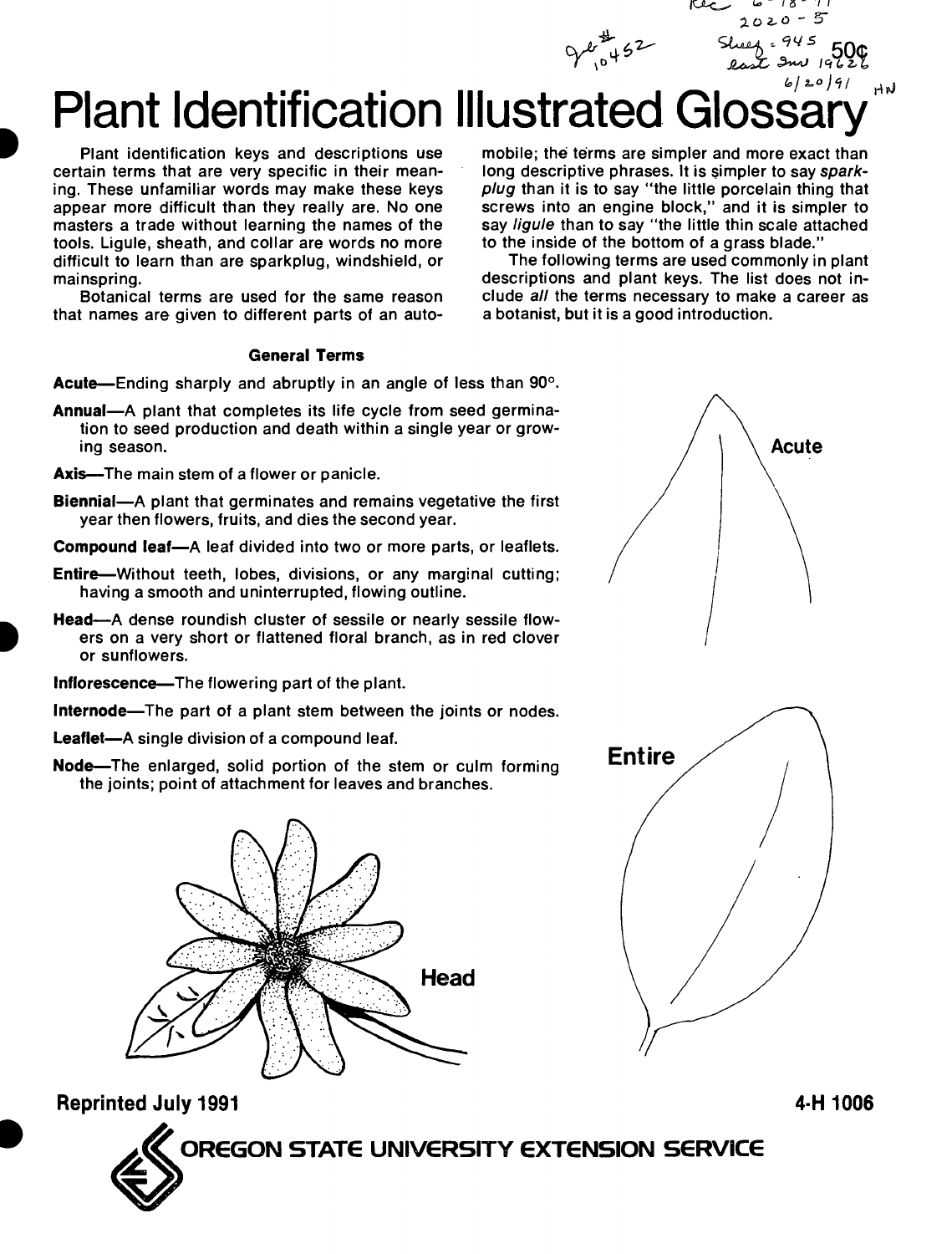- **Ovate**—Egg-shaped, the broader end near the petiole or stalk.
- **Panicle**—Inflorescence with a main stem (axis) and sub-divided branches. In grasses the panicle may be compact and spikelike (timothy) or open (orchardgrass).
- **Pedicel**—The stem of an individual flower.
- **Perennial**—A plant that lives for 3 or more years.
- **Petiole**—Stalk by which a leaf blade is attached to the plant stem.
- **Pubescent**—A general term meaning hairy; specifically, however, the term means downy haired; covered with fine, soft, short hairs (pubescence).
- **Raceme**—An unbranched inflorescence in which the individual flowers are borne on stems (pedicels) along a central axis.
- **Rhizome**—An underground stem, usually horizontal in position. Distinguished from a root by the presence of nodes and internodes. Capable of producing new shoots and roots at the nodes.



**Leaflet**

**Petiole**

て

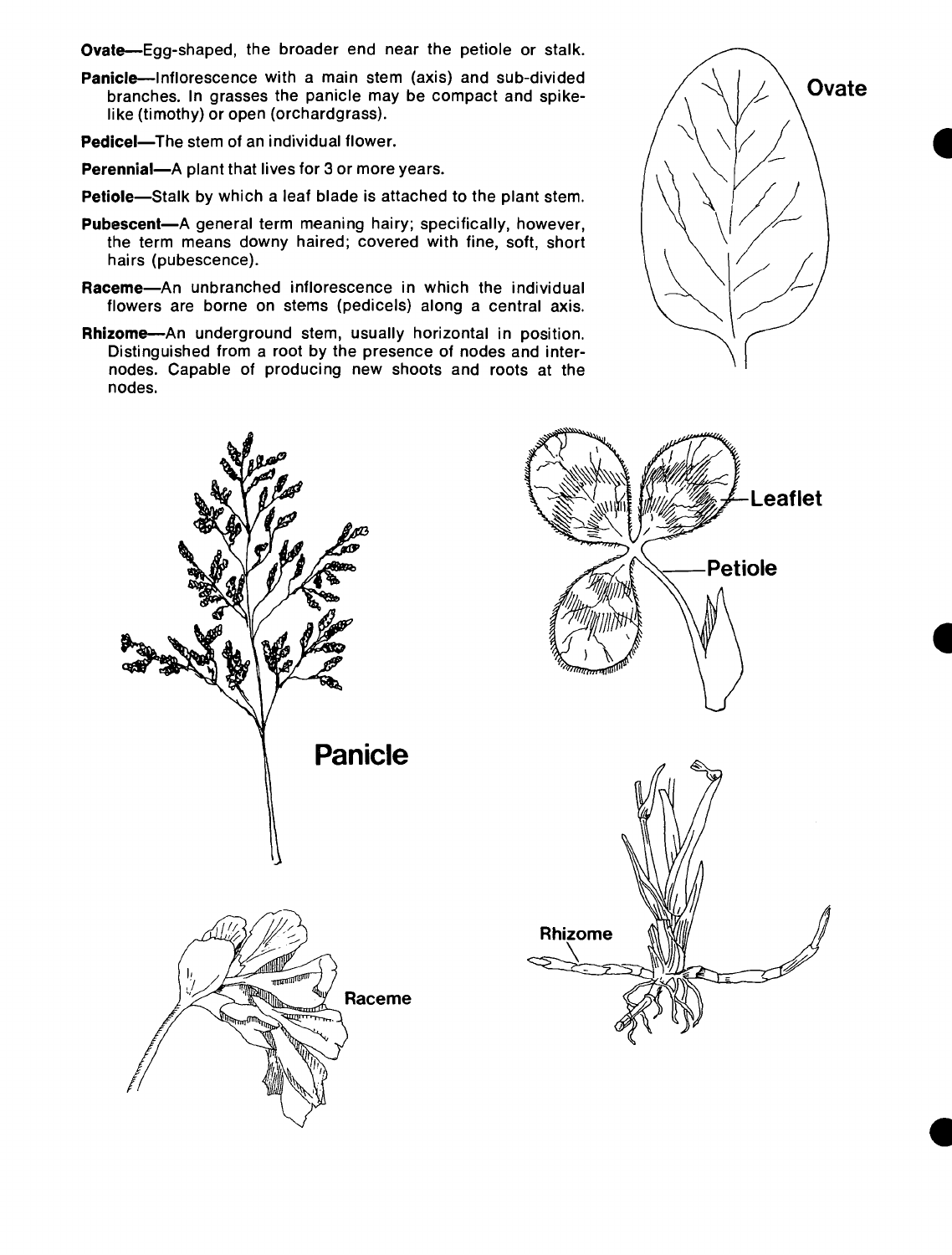

**Serrated**—Saw-toothed; having sharp, forward- or upward-pointed teeth.

**Sessile**—Without a stalk or pedicel.

- **Spike**—An unbranched inflorescence in which the individual flowers are attached directly to the central axis, such as wheat and barley. Resembles a raceme except that the flowers are sessile.
- **Stipule**—A leaf-like appendage at the base of the petioles of some species of plants; often united.
- **Stolon**—A prostrate or creeping stem, generally above ground, capable of rooting and sending up new shoots at the nodes. May be called a runner, as in strawberries.
- **Tendril**—A leaflet or stem modified for climbing or anchorage, as in the pea.
- **Trifoliolate**—Having three leaflets; the leaves three-divided, as in clover and alfalfa.
- **Veins**—The ribs or vascular bundles which form part of the framework (skeleton) of a leaf; so called because of a resemblance to human veins.